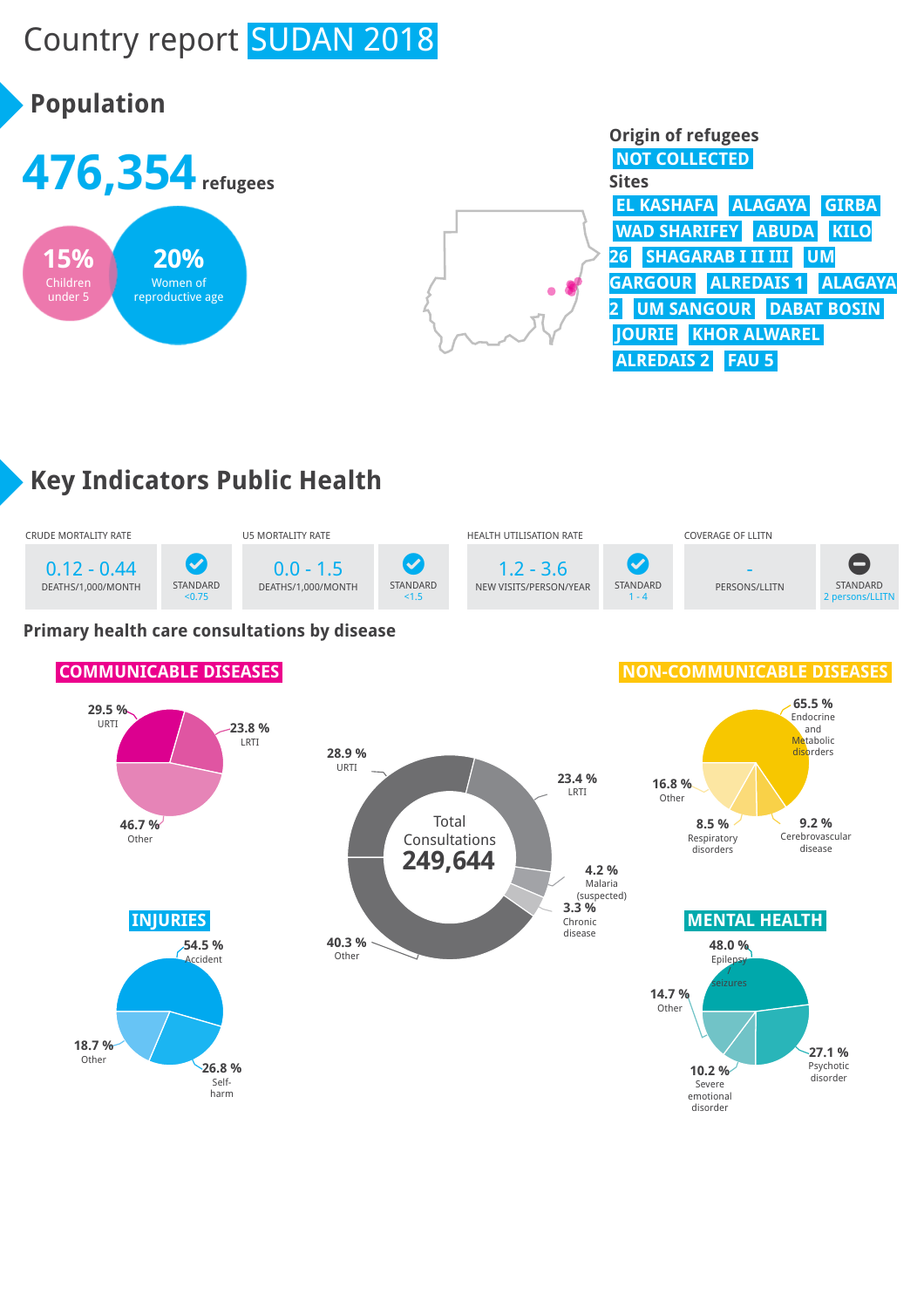## **Key Indicators Public Health**

#### PUBLIC HEALTH INDICATOR

Are all essential medicines internationally procured Does the operation use standard clinical protocols for diabetes?

Is the referral system governed by SOPs? Is integrated management of childhood illness (IMCI) implemented?

Does the operation use standard clinical protocols for Hypertension?

## **Key Indicators Reproductive Health and HIV**



### **Nutrition**



Did you have an emergency in your operation last year?